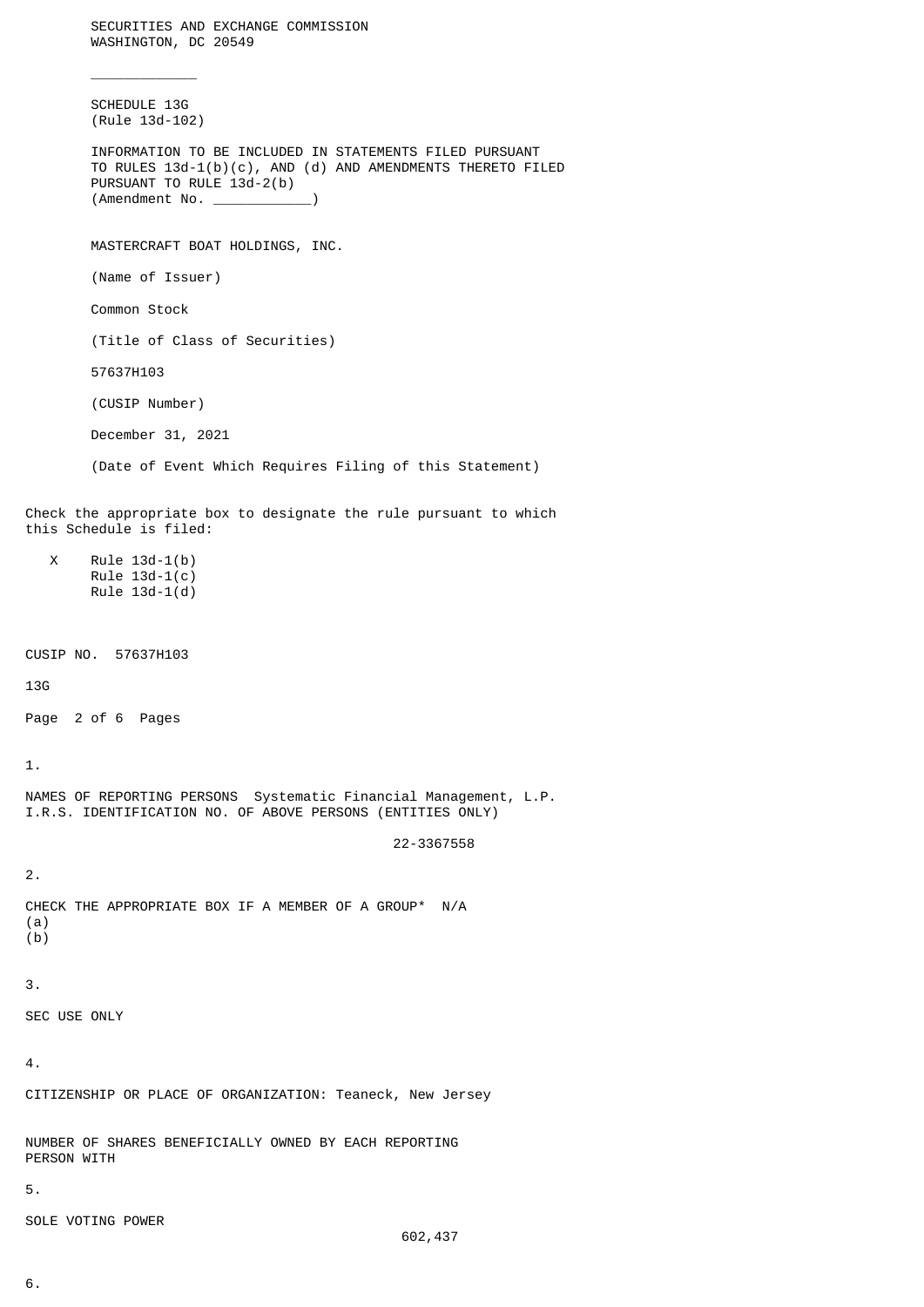SHARED VOTING POWER

0

7.

SOLE DISPOSITIVE POWER

1,214,237

8.

SHARED DISPOSITIVE POWER

0

9.

AGGREGATE AMOUNT BENEFICIALLY OWNED BY EACH REPORTING PERSON 1,214,237

10.

CHECK BOX IF THE AGGREGATE AMOUNT IN ROW (9) EXCLUDES CERTAIN SHARES\*

11.

PERCENT OF CLASS REPRESENTED BY AMOUNT IN ROW 9: 6.40%

## 12.

IA

- TYPE OF REPORTING PERSON\*
	- \*SEE INSTRUCTIONS BEFORE FILLING OUT!

CUSIP NO. 57637H103 13G Page 3 of 6 Pages Item 1(a). Name of Issuer: MASTERCRAFT BOAT HOLDINGS INC. Item 1(b). Address of Issuer's Principal Executive Offices: 100 CHEROKEE COVE DRIVE, VONORE, TN 37885 Item 2(a). Name of Person Filing: Michele Egeberg, Compliance Officer & Manager on behalf of SYSTEMATIC FINANCIAL MANAGEMENT, LP Item 2(b). Address of Principal Business Office or, if None, Residence: 300 FRANK W. BURR BLVD., GLENPOINTE EAST, 7TH FLOOR, TEANECK, NJ 07666 Item 2(c). Citizenship: U.S.A. Item 2(d). Title of Class of Securities: Common Stock Item 2(e). CUSIP Number: 57637H103

Item 3. If This Statement is Filed Pursuant to Rule 13d-1(b),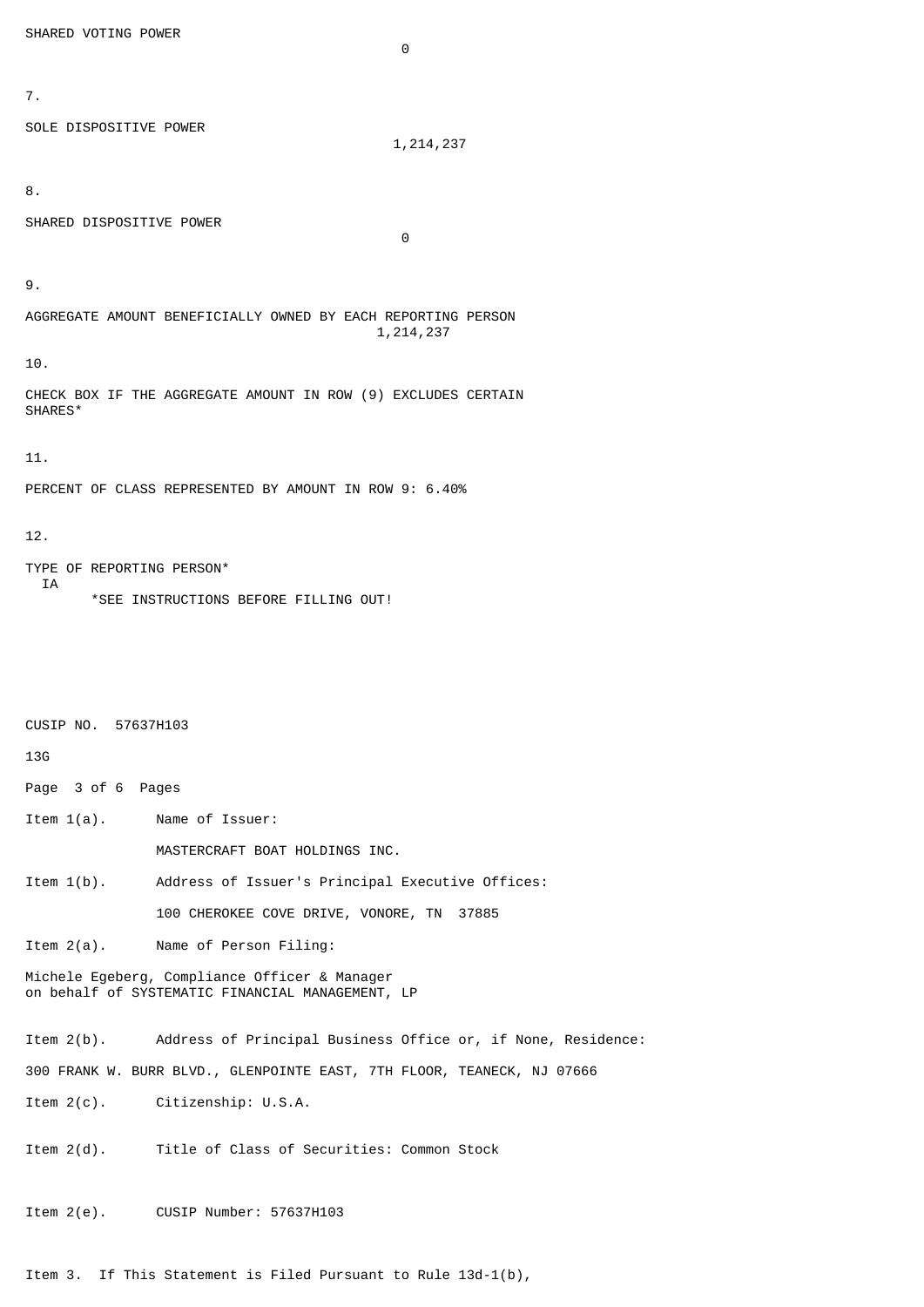or 13d-2(b) or (c), Check Whether the Person Filing is a:

- (a) Broker or dealer registered under Section 15 of the Exchange Act.
- (b) Bank as defined in Section 3(a)(6) of the Exchange Act.
- (c) Insurance company as defined in Section 3(a)(19) of the Exchange Act.
- (d) Investment company registered under Section 8 of the Investment Company Act.

CUSIP NO. 57637H103

13G

Page 4 of 6 Pages

- (e) X An investment adviser in accordance with Rule  $13d-1(b)(1)(ii)(E)$ ;
- (f) An employee benefit plan or endowment fund in accordance with Rule  $13d-1(b)(1)(ii)(F);$
- (g) A parent holding company or control person in accordance with Rule  $13d-1(b)(1)(ii)(G);$
- (h) A savings association as defined in Section 3(b) of the Federal Deposit Insurance Act;
- (i) A church plan that is excluded from the definition of an investment company under Section  $3(c)(14)$  of the Investment Company Act;
- (j) Group, in accordance with Rule  $13d-1(b)(1)(ii)(J)$ .

Item 4. Ownership.

- (a) Amount beneficially owned: 1,214,237
- (b) Percent of class: 6.40%
- (c) Number of shares as to which such person has:
- (i) Sole power to vote or to direct the vote 602,437
- (ii) Shared power to vote or to direct the vote 0
- (iii) Sole power to dispose or to direct the disposition of 1,214,237
- (iv) Shared power to dispose or to direct the disposition of 0

CUSIP NO. 57637H103

13G

Page 5 of 6 Pages

Item 5. Ownership of Five Percent or Less of a Class. N/A

If this statement is being filed to report the fact that as of the date hereof the reporting person has ceased to be the beneficial owner of more than five percent of the class of securities, check the following: [ ]

Item 6. Ownership of More than Five Percent on Behalf of Another Person N/A

Item 7. Identification and Classification of the Subsidiary Which Acquired the Security Being Reported on by the Parent Holding Company. N/A